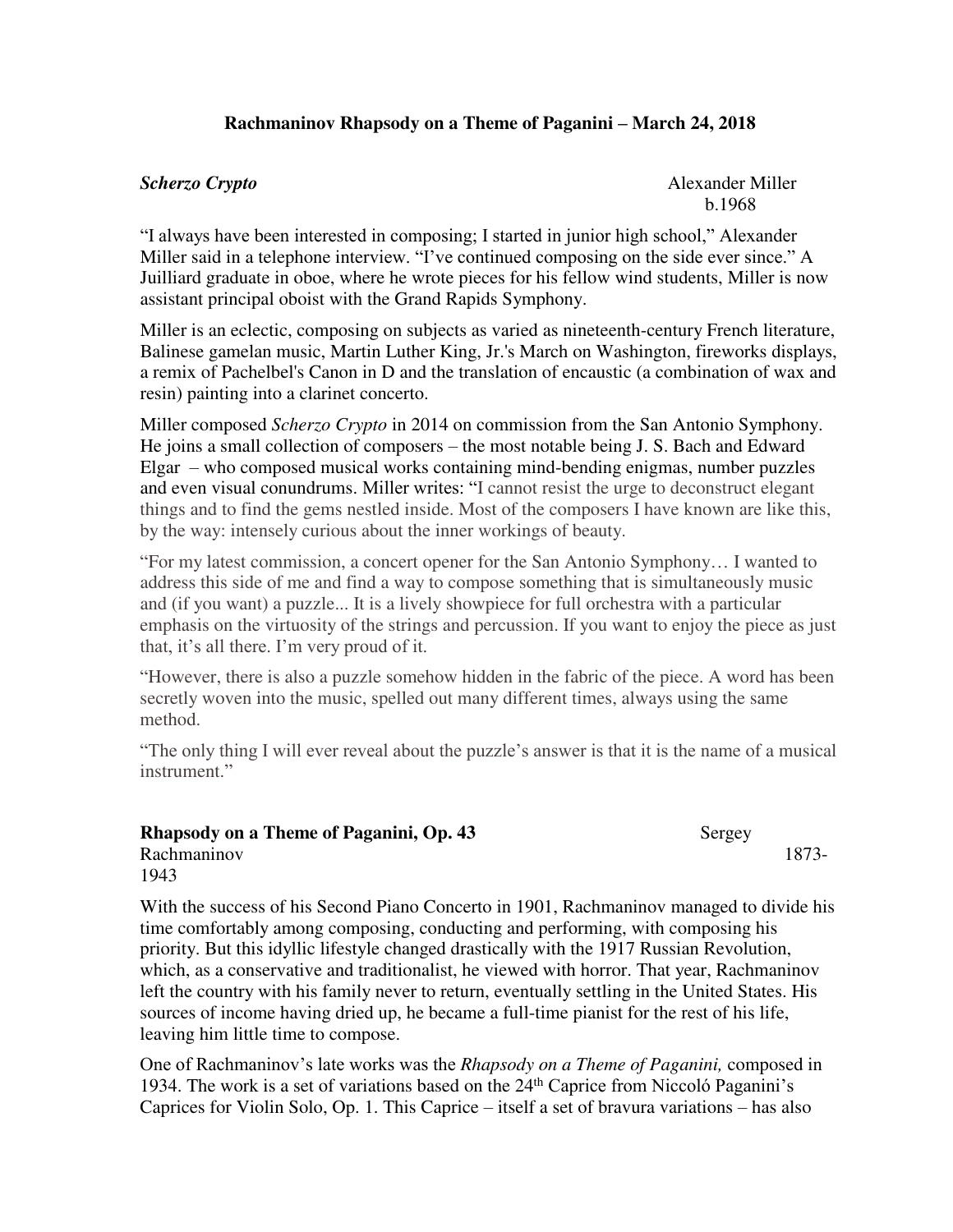served such diverse composers as Chopin, Liszt, Schumann, Brahms, Schnittke and Lutoslawski. Rachmaninov played the premiere with the Philadelphia Orchestra in Baltimore under the baton of Leopold Stokowski.

In the Rhapsody, Rachmaninov reveals an inventiveness – and even an uncharacteristic sense of humor. While Paganini's variations concentrate on virtuosic pyrotechnics, Rachmaninov imbues the little tune with a wide array of clever harmonizations, eccentric rhythms and changing moods. But however much the variation appears to stray from the theme, the underlying harmonic structure remains constant.

The piece opens with an introduction that hints at the theme to come, followed by the first variation (which he labeled "*precedente*"), a skeletal version of the theme itself, using only the first note of each of Paganini's measures – Beethoven had used a similar device to open the set of variations in the Finale of the Symphony No. 3 (Eroica), a stunningly novel approach for the time. Only afterwards does Rachmaninoff present the theme in full, following it with 23 more variations and a mischievous two-measure coda. The Variations give the pianist the same kind of virtuosic workout as its model did for showman Paganini.

Rachmaninov provides two surprises that save the work from unrelenting repetitiveness so common with long sets of variations. One is in Variation 7 with the appearance of a second theme, the *Dies irae* chant from the Catholic Mass for the Dead that reminds mourners of the terrors of the Day of Judgment. It is a theme that recurs frequently in Rachmaninov's music, usually in the most somber sections, but here it has a decidedly tongue-in-cheek flavor: While the piano plays the *Dies irae*, the orchestra continues to play the Paganini theme, with which it conveniently harmonizes perfectly. The *Dies irae* recurs in later variations, but always balanced by the main theme and never imposing its lugubrious atmosphere on the composition.

The second highlight occurs in Variation 18. Nearly all of Rachmaninov's music is in minor keys. Yet, "compelled" by tradition to compose at least one variation in the opposite mode, he accentuated the contrast by not only composing Variation 18 in the major mode, but inverting the theme as well.

## **Enigma Variations, Op. 36** Edward Elgar **'Variations on an Original Theme'** 1857-1934

If you look at photographs of Edward Elgar, read about his tastes or listen to his music, he projects the stereotype of Imperial Britain's aristocracy or, as composer Constant Lambert described Elgar, "[the image of]... an almost intolerable air of smugness, self-assurance and autocratic benevolence..." His military bearing, walrus moustache, country gentleman's dress – all very proper and Edwardian – matched his conservative, violently anti-Liberal ideas. His style appeared to have been fostered and fully sanctioned by the equally conservative Royal College of Music.

The reality was very different: Elgar was born to a lower middle class family and never served in the army. Worst of all, his father was a music store owner, or as the British used to say, "in trade." And he was a Catholic. He was nervous, insecure, and prone to depression and hypochondria; he always carried a chip on his shoulder for not being "fully accepted." Musically, he was completely self-taught. But to the chagrin of Britain's music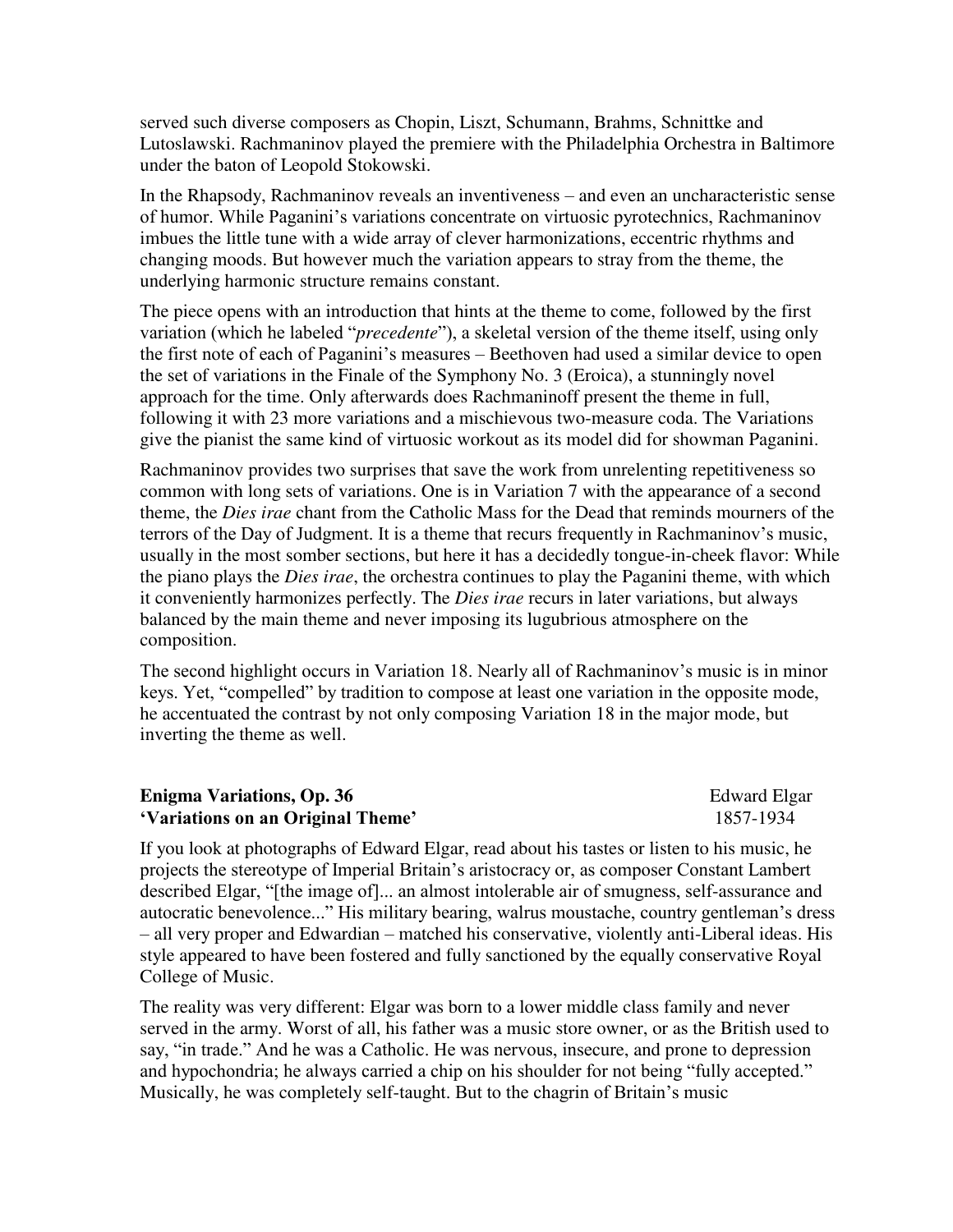establishment, Elgar – an "outsider" – was the first English composer since Henry Purcell (1659-1695) to achieve world fame. It was the *Enigma Variations*, composed in 1899 when he was 42 that propelled him out of his parochial obscurity to worldwide recognition.

Elgar had begun the Variations as a private amusement for his wife, Alice, whom he adored. He created musical portraits of their friends, later turning them into a proper orchestral composition at her suggestion. The expressive and stately theme was his own, but Elgar claimed that he had employed a second, hidden theme along with the main obvious one. This second theme has remained a mystery to this day, although in later years Elgar said that it was derived from a melody "...so well-known that it is strange no one has discovered it."

The Elgar friends and their peculiarities are portrayed in the 14 variations, each of which is headed by a nickname or initials, making some of the identities a puzzle as well – although by now scholars have figured out the lot:

- 1. CAE: Elgar's wife Caroline Alice, whose inspiration contributed to a romantic and delicate touch to the theme.
- 2. HDSP: H.D. Steuart-Powell, amateur pianist and chamber music partner of Elgar. The detached, rapid staccato note replicates the sound of the piano.
- 3. RBT: R.B. Townshend, author, eccentric and actor with a "funny voice."
- 4. WMB: William M. Baker, a country squire and neighbor. The variation suggests that the man fancied the hunt.
- 5. RPA: Richard Arnold, son of poet Matthew Arnold, music lover, conversationalist and party wit. The contrast in the two parts of the variation suggests Arnold was eloquent on both serious and frivolous topics.
- 6. Ysobel: Isabel Fitton, an amateur violist with hopeless fingering difficulties.
- 7. Troyte: Arthur Troyte Griffin, well-known architect and terrible amateur pianist. The pounding of the timpani says it all.
- 8. WN: Miss Winifred Norbury, owner of an eighteenth-century house with a nervous laugh, both of which Elgar loved. It leads without pause to:
- 9. Nimrod (the Bible's great hunter): A.J. Jaeger ("hunter" in German), an editor at Novello, Elgar's publisher. Jaeger's encouragement and support were crucial for Elgar in his major debut. His love for Beethoven is hinted at in a quote from the *Pathétique* sonata. This, the second longest of the variations, is traditionally performed as a separate piece to memorialize the death of an orchestra musician.
- 10. Dorabella: Dora Penny, a frequent visitor with hesitant speech, whose nickname derived from Mozart's *Cosi fan tutte*.
- 11. GRS: George R. Sinclair, organist; actually the variation is a musical description of Dan, Sinclair's bulldog, falling into the river, paddling out and barking.
- 12. BGN: Basil G. Nevinson, amateur cellist and close friend.
- 13. \*\*\*: Lady Mary Lygon and a second, earlier, younger flame who had left Elgar heartbroken; one went to Australia, the other to New Zealand, hence the steamer engine thump and the quote from Mendelssohn's *Calm Sea and Prosperous*